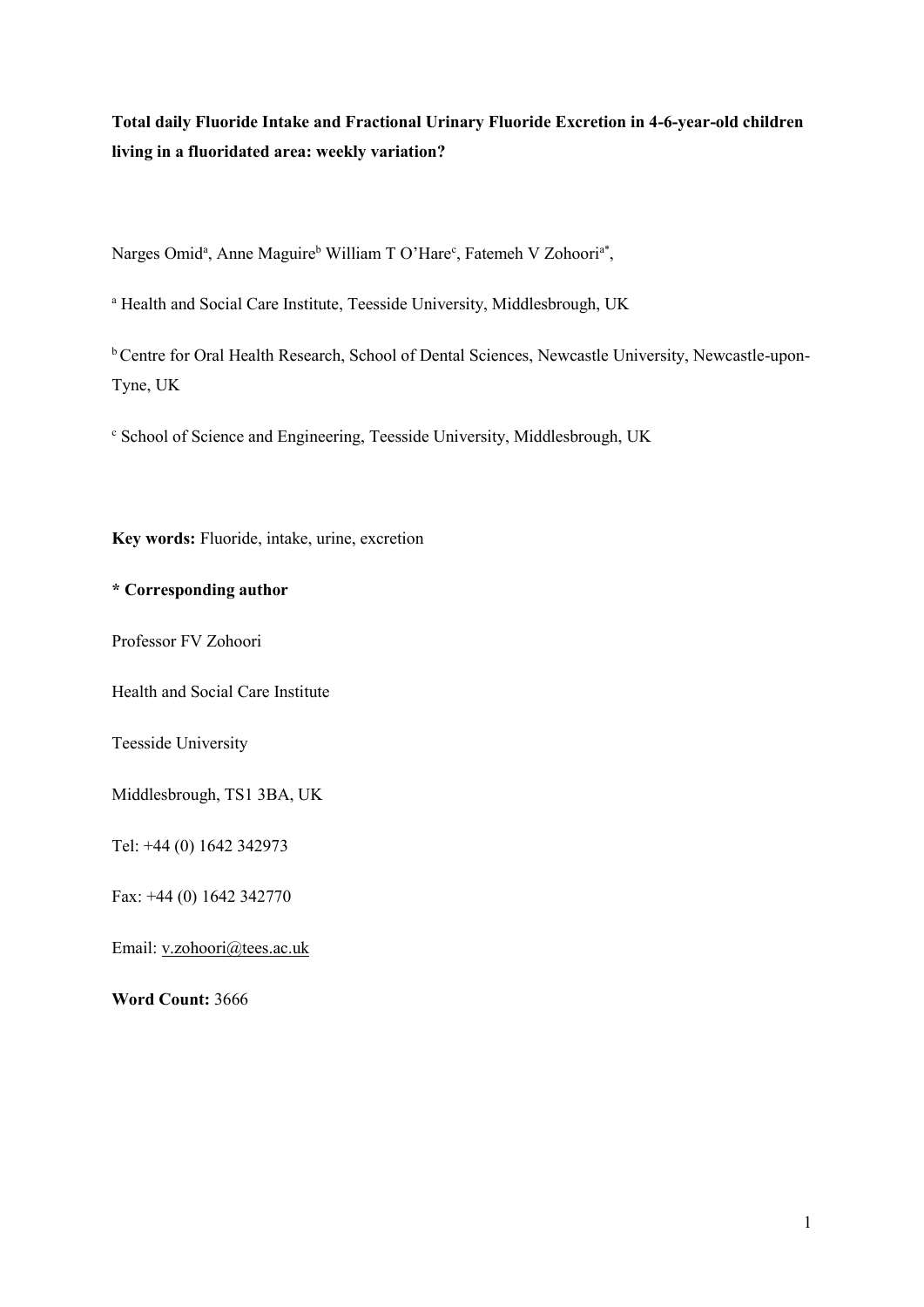#### **Abstract**

**Objectives** Risk of development of dental fluorosis may increase with even a short-term increase in fluoride (F) intake during tooth formation. Considering the wide variations in F concentrations of different food and drinks, it is important to assess short-term differences in F intake and consequently fractional urinary F excretion (FUFE) in children, which provide an indication of F body burden. Therefore, the aim of this study was to investigate weekly variation in total daily F intake (TDFI) and its sources and fractional urinary F excretion (FUFE) in 4-to-6-year-olds living in a fluoridated area in the UK.

**Methods** Sixty-one children were surveyed twice with a one-week gap between surveys. Dietary F intake was assessed by 'food-diary' and 'duplicate-plate collection'. Toothbrushing expectorate (saliva/toothpaste) was collected to estimate F intake from toothpaste ingestion. TDFI was calculated from dietary F intake and toothpaste ingestion. Daily urinary F excretion (DUFE) was estimated by collecting 24h urine samples and FUFE was calculated from DUFE and TDFI [FUFE  $=$  (DUFE/TDFI) x 100].

**Results** The overall mean TDFI, DUFE and FUFE for all children was 0.056 (SD 0.036) mg/kgbw/day, 0.018 (SD 0.007) mg/kgbw/day and 39 (SD 20)%, respectively. The mean (95% CI) difference between the two weeks studied was 0.004 (-0.004, 0.011) mg/kgbw/day for TDFI, 0.002 (-0.001, 0.004) mg/kgbw/day for DUFE and 1 (-6, 8)% for FUFE.

**Conclusions** Mean TDFI and FUFE did not vary statistically significantly with week and therefore one set of data collection from a group of children living in a temperate climate could be sufficient to monitor F exposure and F body burden in community prevention programmes for oral health.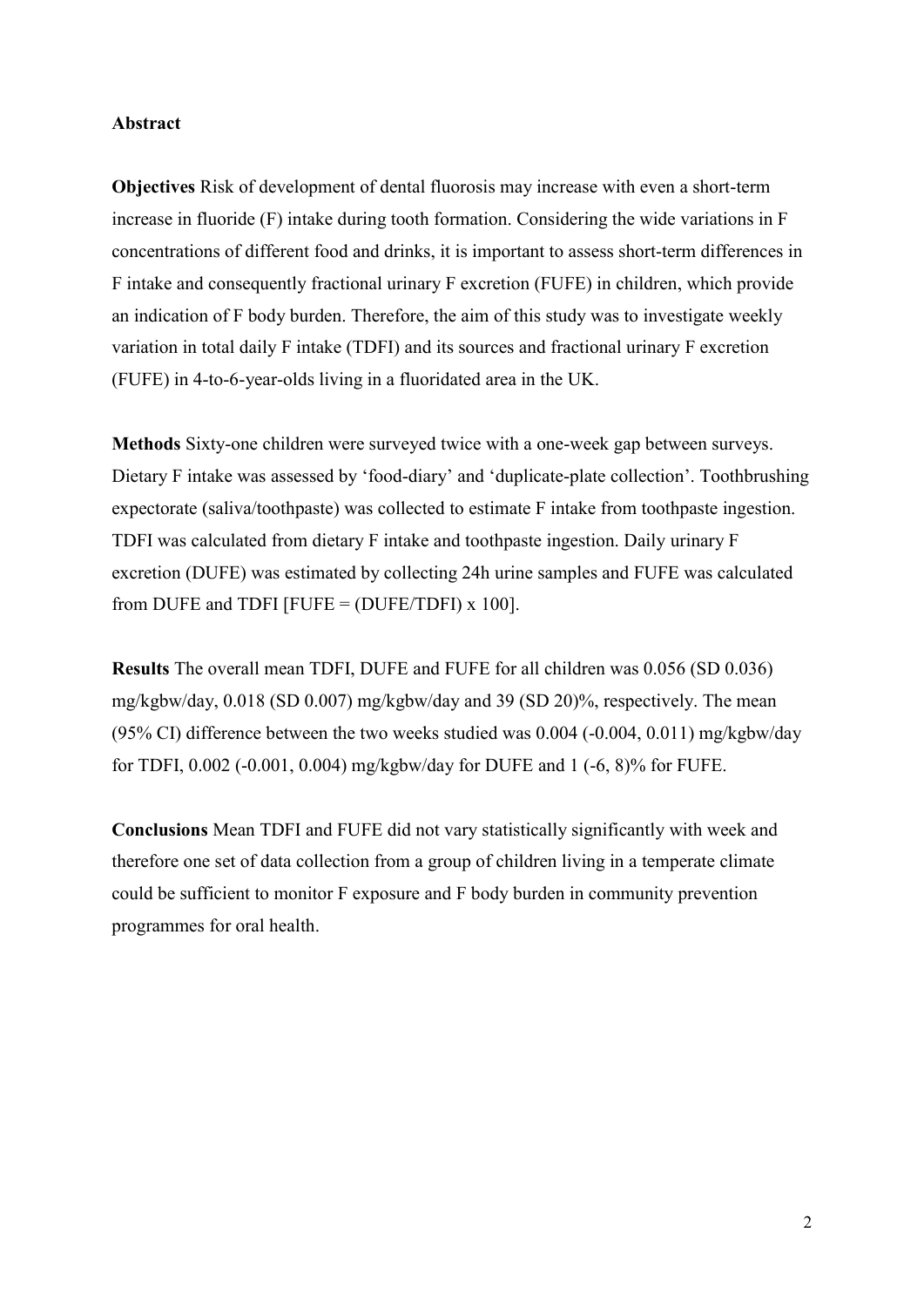### **Introduction**

Several studies, conducted in both water fluoridated and non-fluoridated areas, in the 1980s-2000s indicated an increased dental fluorosis prevalence  $1, 2$ . The increase over this period, as a result of chronic excessive exposure to fluoride (F), is thought to be mainly due to an increase in different sources of F contributing to overall exposure and a rise in its "halo effect" through increasingly extensive worldwide movements of food and drink products. The greatest susceptibility of the permanent dentition to dental fluorosis is during the first 7 years of life due to the ongoing process of calcification of the crowns of erupting teeth  $3,4$ . Apart from age (that is, the phase of mineralisation of developing tooth enamel reached), the prevalence and severity of dental fluorosis at an individual level depends also on body weight as well as the amount and duration of  $F$  exposure  $5.6$ .

Fluoridated toothpastes as well as foods and drinks produced in fluoridated water areas are the common sources of F exposure in developed countries. The literature shows a wide variation in the contributions of diet and toothpaste ingestion to total F intake in children, depending on their age, oral hygiene and dietary habits. The longitudinal Iowa F study showed diet as the major component of total daily F intake in children up to 6 years; comprising 95% of total daily F intake in 1-year-olds, 65% in 3-year-olds and 75% in 6-yearolds <sup>7</sup> .

In children, a total daily F intake of 0.05-0.07 mg/kg body weight (bw) has been suggested as optimal for dental health benefit while minimising risk of dental fluorosis<sup>8</sup>, whereas an intake of 0.1 mgF/kgbw/day has been termed as the Tolerable Upper Intake Level (UL)  $9, 10$ . However, the longitudinal Iowa Fluoride study  $11$ , in which F intake in children with- and without dental fluorosis was compared from infancy through to 9 years of age, reported an overlap in F intake for groups with- and without fluorosis, indicating that absolute F intake may not be the complete predictor of dental fluorosis prevalence.

Several factors, such as composition of diet, age and body size can alter the degree of F absorption and therefore assessing F retention and F body burden might be more important than estimating F intake, when considering dental fluorosis risk in children. With urine being the prime metabolic pathway for absorbed F excretion F from the body, due to practical difficulties in collecting faeces in children, most F body burden studies have focused on measuring the fraction of ingested F excreted in urine, known as the fractional urinary F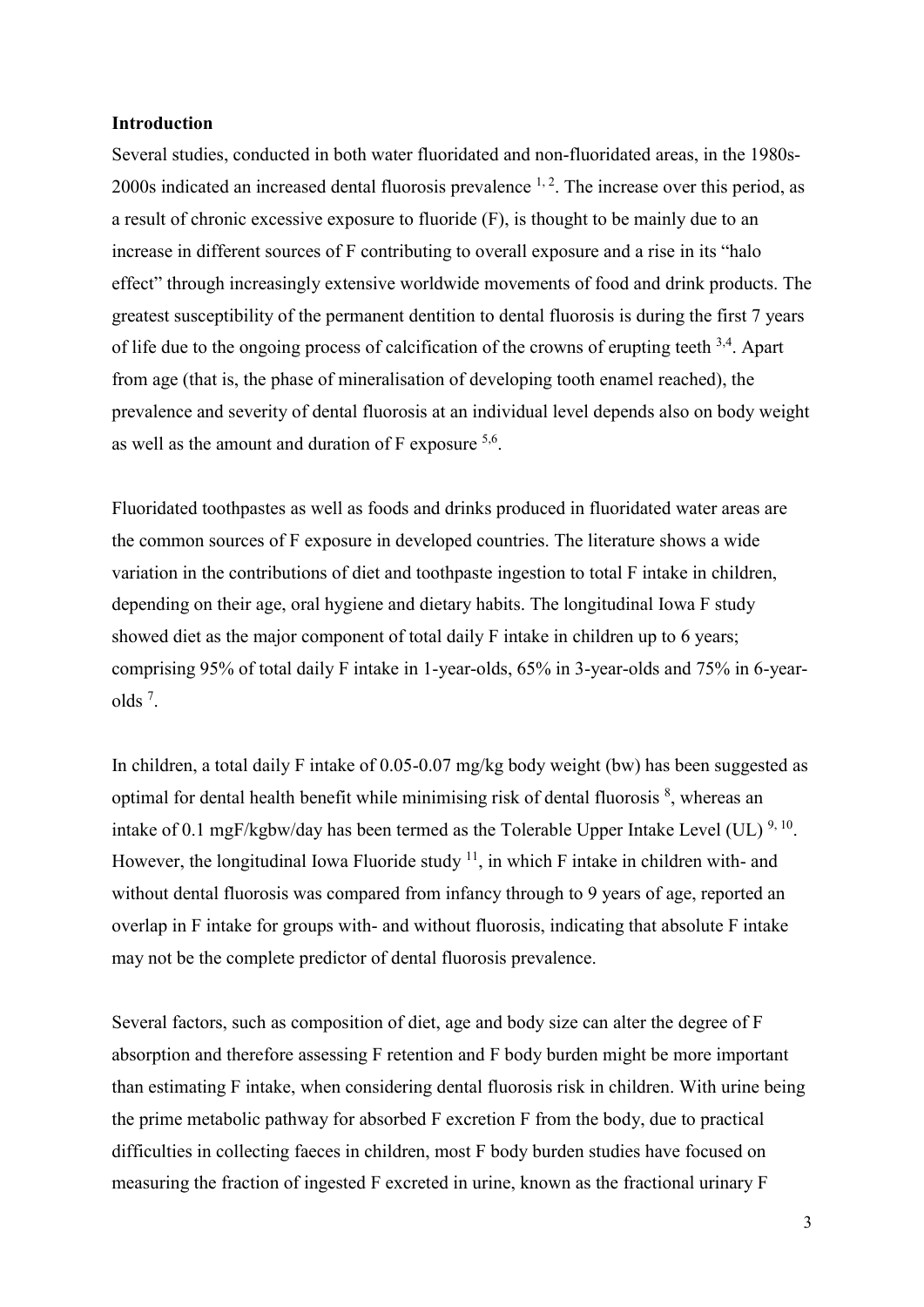excretion (FUFE). These studies  $12-16$  have reported a wide variation in FUFE, ranging from 30% to 80% in children due primarily to methodological variations, participant age and between-population/between-individual differences in dietary and oral hygiene patterns/habits. However, another explanation for these differences could be daily or weekly variations in dietary and oral hygiene patterns within an individual. Since the reliability of outcome variables is greater with repeated measurement<sup>17</sup>, it is important to establish the minimum number of measurements which reflect a sufficiently accurate assessment of FUFE for a group of individuals.

No study has examined within-individual variation in urinary F excretion and FUFE due to the practical difficulties in collecting dietary data and 24h urine samples from young children on several occasions. As a part of a larger project  $18, 19$  to evaluate the validity of two different methods (Food- Diary and Duplicate-Plate) of F intake assessment in children, data on total dietary F intake as well as 24h urinary F excretion were collected on two occasions, approximately one week apart. The results showed no significant differences in estimated mean total daily dietary F intake assessed by the two methods. The data on F exposure and excretion, collected on two occasions, was subsequently used to examine weekly variation in F intake and excretion in children. The aim of this paper was therefore to investigate weekly variations in i) total daily F intake (TDFI) and its sources, ; ii) daily urinary F excretion (DUFE) and, consequently; iii) FUFE, in 4-6 year old children living in a fluoridated area in the UK.

## **Methods**

Ethical approval for the study was obtained from Teesside University Research Ethics Committee and County Durham and Tees Valley 1 Research Ethics Committee (Ethics no. 08/H0905/116). The study was carried out in areas of north-east England (Newcastle) where the F concentration of the water supply is adjusted to 1ppm. After obtaining permission from the relevant educational authorities in the study area, parents of healthy children aged 4, 5 and 6 years who were lifelong residents of the area, were contacted through schools. The eligibility criteria for children to take part in the study included being healthy and lifelong residents of the area which were checked with parents through a face-to-face interview. An informed written parental consent was obtained for 61 children who met the inclusion criteria.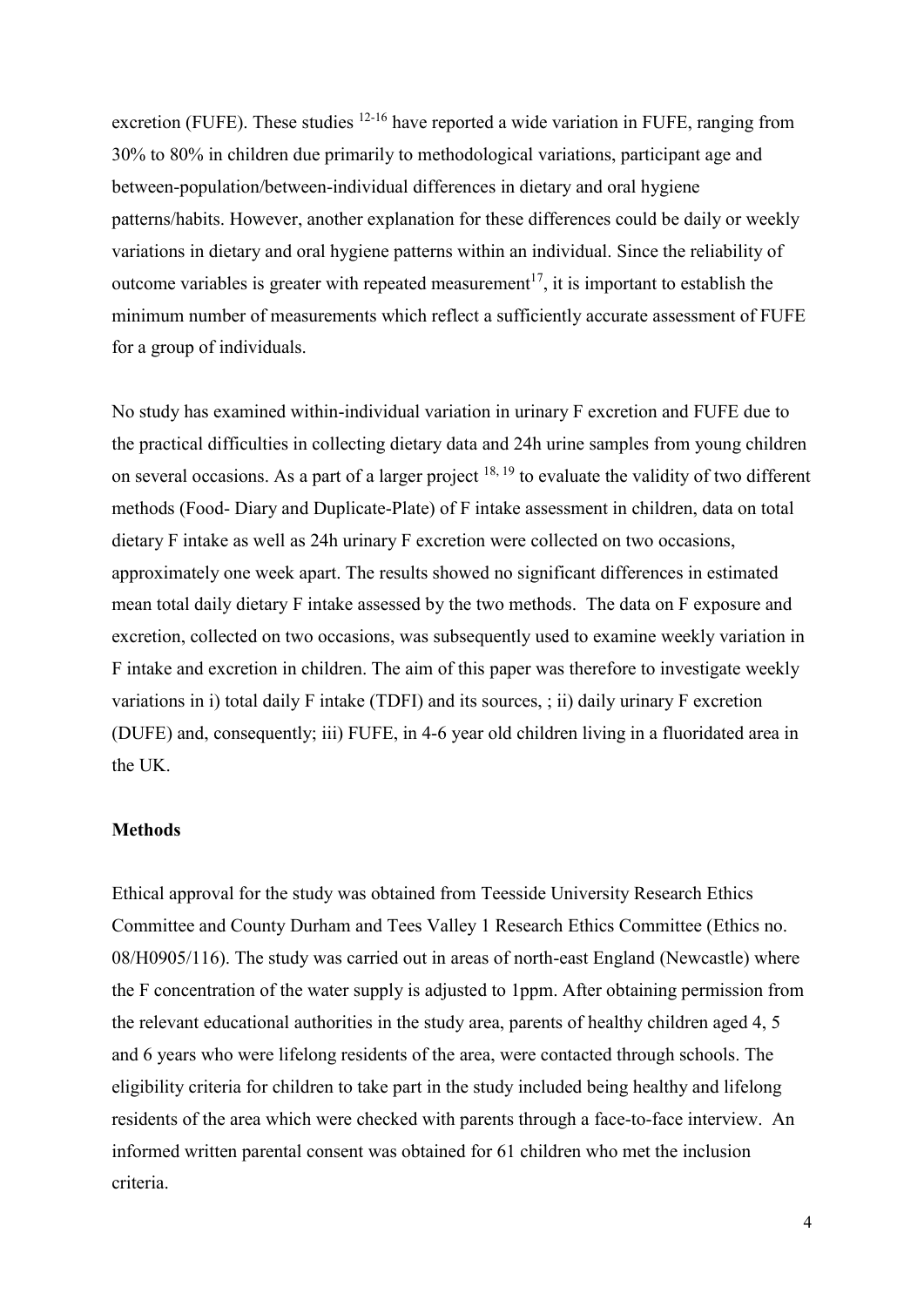The data collection phase included three home visits. At the 1<sup>st</sup> home visit, the weights of children, without shoes and jacket, were measured to the nearest 0.1 kg using a calibrated portable digital balance (SOEHNLE, Slim Design Linea, Germany) and information about each child's toothbrushing habits collected. At the 2<sup>nd</sup> home visit dietary data, expectorated saliva/toothpaste and 24h urine samples were collected and a similar set of data and samples was collected in the 3<sup>rd</sup> home visit, approximately one week after Visit 2.

Dietary F intake of children was assessed by both "food-diary" and "duplicate-plate collection" methods <sup>19</sup>. It was emphasised to parents that they should ensure that their child's usual dietary habits were maintained over the study period. For duplicate-plate collection parents were asked to duplicate the exact portions of food and drink items consumed by their children as accurately as possible over two days; one weekday and one weekend day. Food parts not habitually eaten (e.g. bones, fruit cores/ skin etc.) were removed from the duplicate portions by parents before the food and drink samples were collected into separate containers. For food-diary based dietary F intake estimation, parents were provided with a food-diary and accompanying instructions and asked to record all food and drink consumed by their children over three days; two weekdays and one weekend day. During the sample collection period on weekdays when the children were at schools, collection of "duplicate-plate" and food records were undertaken by the researcher on-site. The day following duplicate-plate collection and food-diary, the parents and children were interviewed at their homes  $(2<sup>nd</sup>$  and  $3<sup>rd</sup>$  home visits) to ensure that all food and drink items were collected and/or entered into the food-diary, to clarify the nature of the food or drink and to determine the weights of food/drink entered into the food-diary, if necessary.

The method of collection of expectorated saliva/toothpaste in this study has been reported in detail elsewhere  $18$ . In summary, during the  $2<sup>nd</sup>$  and  $3<sup>rd</sup>$  home visits, children were asked to brush their teeth, based on their usual habits, using their normal toothbrush and toothpaste, with or without parental help. The toothpaste brand used by the child was recorded. The child's toothbrush was weighed before and after dispensing the toothpaste onto the brush using a portable electronic compact balance (A&D Instruments Ltd, Model HL-100, UK) to calculate the amount of toothpaste dispensed onto the toothbrush. During tooth brushing, all expectorated saliva, liquids and toothpaste were collected in a wide-mouth polystyrene bowl.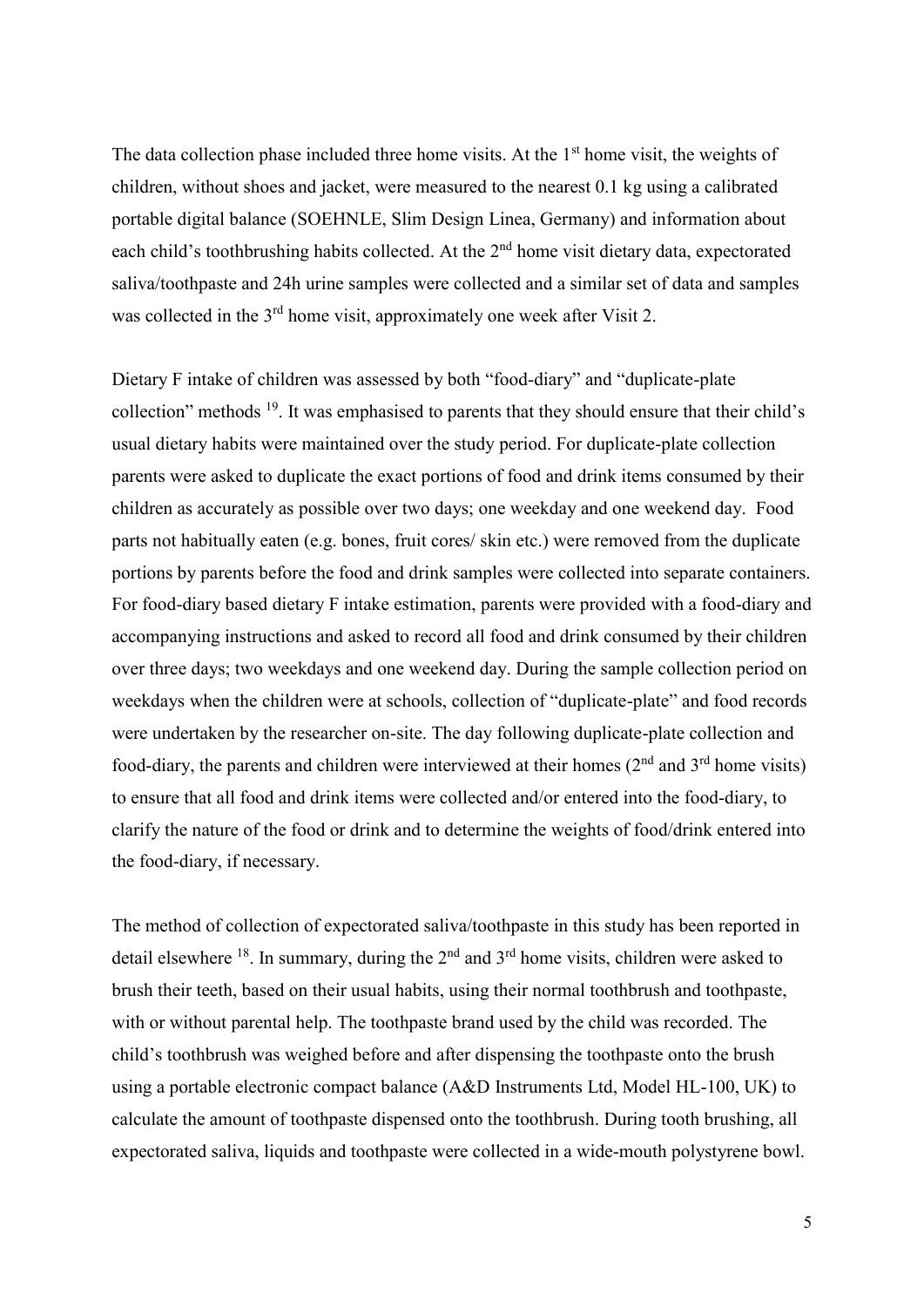Each child provided two 24h urine samples with sample collection starting on the same weekend day (that is, Saturday) as the dietary assessments. Parents were provided with urine collection kits which comprised disposable cups, jugs, a potty, funnels and screw top plastic bottles. All the urine voided over the 24-h period was collected and pooled into one container by parents and collected, by the researcher, from the family at the  $2<sup>nd</sup>$  and  $3<sup>rd</sup>$  home visits.

All drinks, apart from drinking tap water and milk, collected for each day for each individual child at home and at school were mixed together and the total volume recorded. The collected drinking tap water samples from home and school, for each child, were also mixed together and the volume recorded. Milk was classified as a food and mixed with solid foods, and the mixed sample was weighed and then homogenised using an industrial blender (Vorwek, Thermomix TM31, Germany). Expectorated saliva/toothpaste samples were weighed and vortexed for 30s. All the urine samples collected for each child were pooled and the total volume recorded for each 24h sample.

The concentrations of F in urine, water and drink samples were measured in triplicate at room temperature directly using a F-ion-selective electrode (Thermo Scientific Orion, Model 9609BNWP, USA) coupled to a potentiometer (Thermo Scientific Orion, Model 720A, USA) after adding total ionic adjustment buffer (TISAB) III. The F concentration of each expectorated saliva/toothpaste sample as well as each toothpaste collected was also measured directly using a F-ISE, based on the procedure of Duckworth et al  $^{20}$ . Food samples were analysed for F concentration after overnight hexamethyldisiloxane-facilitated diffusion using a F-ISE. Validity of the F analysis method was evaluated by determining F recovery in 10% of samples and reliability was measured through repeat analysis of 10% of samples.

Completeness of 24h urine samples was checked against the validity criteria suggested by the World Health Organization which provide, lower limits of 5ml/h and 9ml/h for urinary flow rate in  $\leq$  6y and  $\geq$  6y olds <sup>21</sup>, respectively. All children in the present study met the criteria and therefore were included in the data analysis. Daily urinary F excretion was estimated from 24h urine volume and F concentration of the urine sample.

 $F$  ingestion  $(\mu g)$  from toothpaste per toothbrushing was estimated by subtracting the total amount of F in expectorated saliva/toothpaste from the total amount of F dispensed onto the toothbrush and multiplying that value by the child's corresponding frequency of daily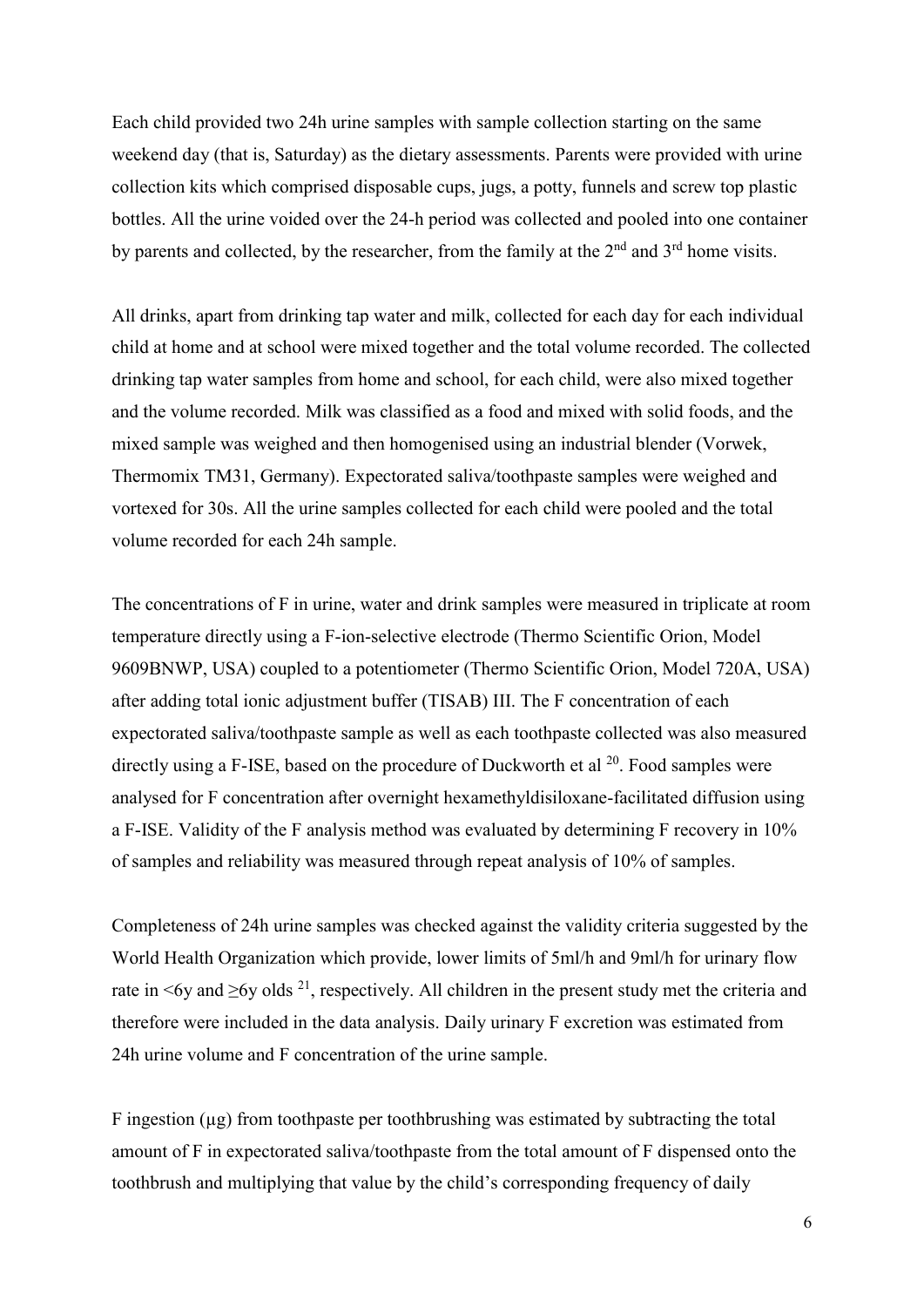brushing to calculate the daily F intake from toothpaste ingestion. Each child's food-diary was analysed using the Weighed Intake Software Package (WISP) $^{22}$ , a computerised standard food composition table with in-house added F concentrations of food and drink items <sup>23</sup>, to estimate daily dietary F intake. Daily F intake from diet for each child was estimated by multiplying the weight of each food sample (g) by its corresponding F concentration  $(\mu g/g)$ . F intakes from diet and toothpaste ingestion were then added to obtain TDFI, since no child used a F supplement in this study.

To estimate the number (%) of children with F exposure meeting or exceeding the suggested optimal or upper limits, TDFI was categorised into three major groups based on IoM and EFSA guidance: i) sub-optimal  $(< 0.05$  mgF/kg bw/day) – an intake which might not provide effective protection against dental caries, ii) optimal (0.05-0.07 mgF/kg bw/day) – an intake which might protect against dental caries, and iii) supra-optimal  $(>0.07 \text{ mgF/kg}$  bw/day) – an intake which might increase the risk of dental fluorosis. Group (iii) was further categorised into two groups: 0.07-<0.10 mgF/kg bw/day and ≥0.10 mgF/kg bw/day (Upper Limit of F exposure) <sup>9,10</sup>.

Fractional Urinary Fluoride Excretion (FUFE %) was calculated from the following equation: (DUFE/TDFI) x100, where TDFI and DUFE were estimated in mg/d and mg/kgbw/d.

*Statistical analysis:* Since this study was the first on weekly variation in TDFI, DUFE and FUFE, sample size calculation was based on the confidence interval, derived from the differences in mean TDFI of 0.504 (SD 0.138) and 0.552 (SD 0.192) mg/d reported <sup>24</sup> for 12 children living in an optimally fluoridated area (1 ppmF), when dietary data were assessed by food diary and duplicate plate methods. Therefore a minimum of 44 participants was sufficient to provide 80% power. However, a sample size of 61 was sought to allow an attrition rate of up to 30%.

Data were descriptively analysed using SPSS version 17.0. The mean difference between week one and week two was presented together with the 95% CI for the difference. Weekly variations in TDFI, DUFE and FUFE were examined by paired t-tests. Analysis of variance was used to evaluate the effect of age groups on FUFE.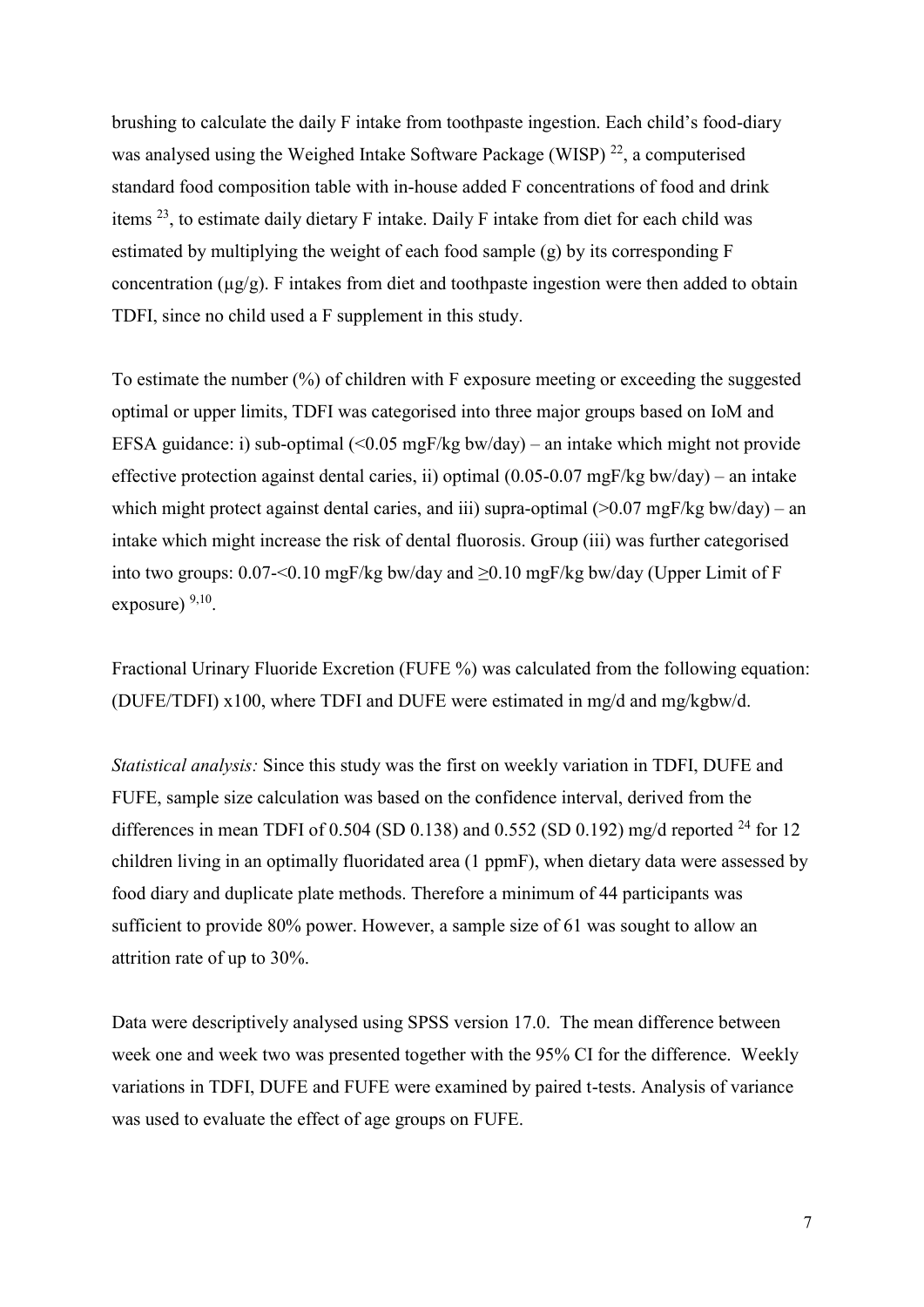#### **Results**

All 61 children who took part in the study completed all aspects and comprised 20 (33%), 22 (36%) and 19 (31%) children aged 4, 5 and 6 years, respectively. The overall mean weight for all children was 21(SD 4) kg, the mean weight being 19 (SD 5), 21 (SD 2) and 24 (SD 4) kg for 4, 5 and 6 year olds, respectively.

The overall mean recovery of added F was 99.3% with a range of 98.7-100%. The mean difference in F concentration from analysis to re-analysis was 0.011μgF/g, ranging from 0.003 to 0.018μgF/g.

The mean urinary flow rate was 20 (range 7 - 43) ml/h in 4-year-olds, 20 (range 7 - 46) ml/h in 5-year-olds and 22 (range 13 - 32) ml/h in 6-year-olds. The mean F concentration of drinking water for all children was 0.97 (SD 0.02) mg/l.

The weekly variations in mean TDFI, DUFE and FUFE for all children are summarised in Table 1 and show no major differences between weeks. The mean difference in FUFE between Week one (40%) and Week two (39%) was 1% (95% CI -6%, 8%) which was not statistically significant.

Table 2 shows the differences between weeks in mean TDFI, DUFE and FUFE by age group. The mean TDFI, when expressed by body weight, was fairly similar in 4-, 5- and 6-year-olds. The mean contribution of F from toothpaste ingestion to TDFI was 46 (SD 16)%, 45(SD 18)% and 42(SD 24)% in 4, 5 and 6 year old children, respectively. The mean DUFE, when expressed by body weight, was also similar for all three age groups. There was no statistically significant difference in the mean FUFEs (%) between different age groups which were 42%, 39% and 36% in 4-, 5- and 6-year-olds, respectively (Table 2).

In addition, no statistically significant correlation ( $p=0.265$ ) was found between TDFI and children's weight (Figure 1). Table 3 presents the number (percentage) of children with estimated sub-optimal, optimal and supra-optimal F intake by data collection week. In Week one, 28% of children were receiving supra-optimal F intake, while in Week two this proportion decreased to 20%. Based on the average of the two data collection weeks, only 15% of the children had a TDFI within the so-called "optimal F intake range" (0.05-0.07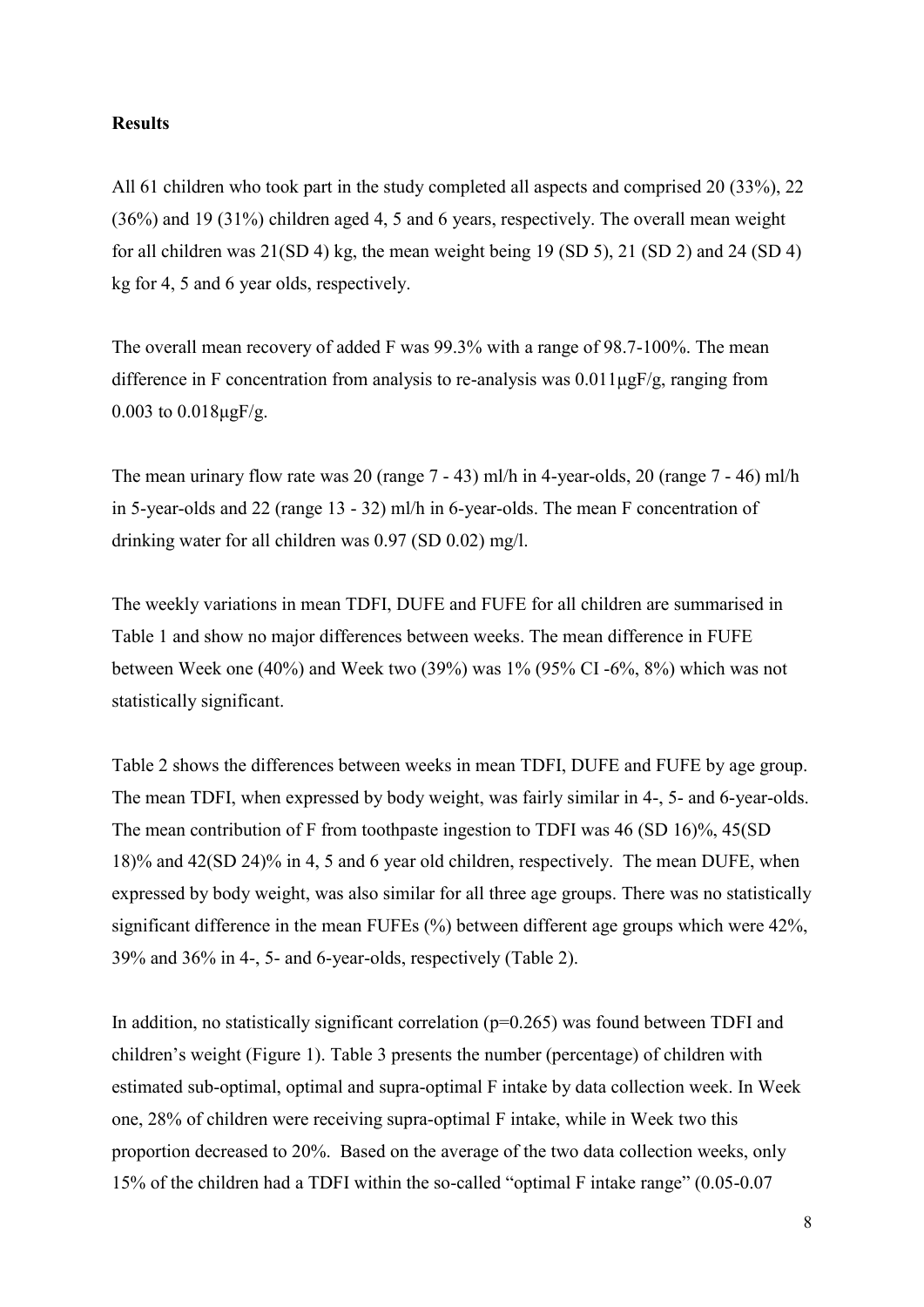mg/kgbw/day), with 53% of their daily F intake being due to toothpaste ingestion (Table 3). For the 61% of children with suboptimal F intake (TDFI< 0.05mg/kgbw/day), diet was the main contributor of TDFI (65%), whereas toothpaste ingestion provided 62% of TDFI for the 24% of children with a F intake >0.07mg/kgbw/day (Table 3).

### **Discussion**

The present study, which provides the first data on weekly difference in F intake and excretion, reported a relatively low variation in mean TDFI, DUFE and FUFE between weeks in a group of children living in a fluoridated area. This finding suggests that collection of a set of data at one time point could be adequate to estimate TDFI, UFE and consequently FUFE in a community.

The caries prevention effect of F is now believed to be mainly attributable to its local topical effect at the tooth surface, whereas dental fluorosis results from the chronic high systemic ingestion of F from different sources during crucial periods of tooth development. The optimum F concentration of water has been set as 1.0 mg/l in many countries; however the US Public Health Service Recommendation, published in 2015, suggested a reduction in optimal F concentration of drinking water to 0.7 mg/l to lessen the chance of development of dental fluorosis<sup>25</sup>. Periodic assessment of total F exposure in populations has been recommended by the World Health Organization  $2^{1, 26}$  to enable public health administrators to make appropriate decisions on fluoridation/ supplementation policies and programmes for prevention of dental caries.

Since several factors, including the composition of diet and certain vitamins or drugs (e.g. ascorbic acid, ammonium chloride), can alter the rate of  $F$  absorption and excretion  $27$ , an estimate of body F retention in children would appear to be more valuable than estimation of F intake when considering dental fluorosis prevention. Several reports in the literature on FUFE in children report a range from 39 to 78% in infants and toddlers younger than 3 years  $28-30$  and 30 to 80% in children aged 3 to 7 years  $12-16$ ; indicating body F retention of 20% to 70% in children. The wide variation in F retention could be due to the physiological and dietary/oral hygiene habit differences between-individuals and/or variations in the patterns of dietary/oral hygiene habits within-individual. Therefore, longitudinal cohort studies looking at fluoride retention, focusing on both total daily intake and excretion of F in early life and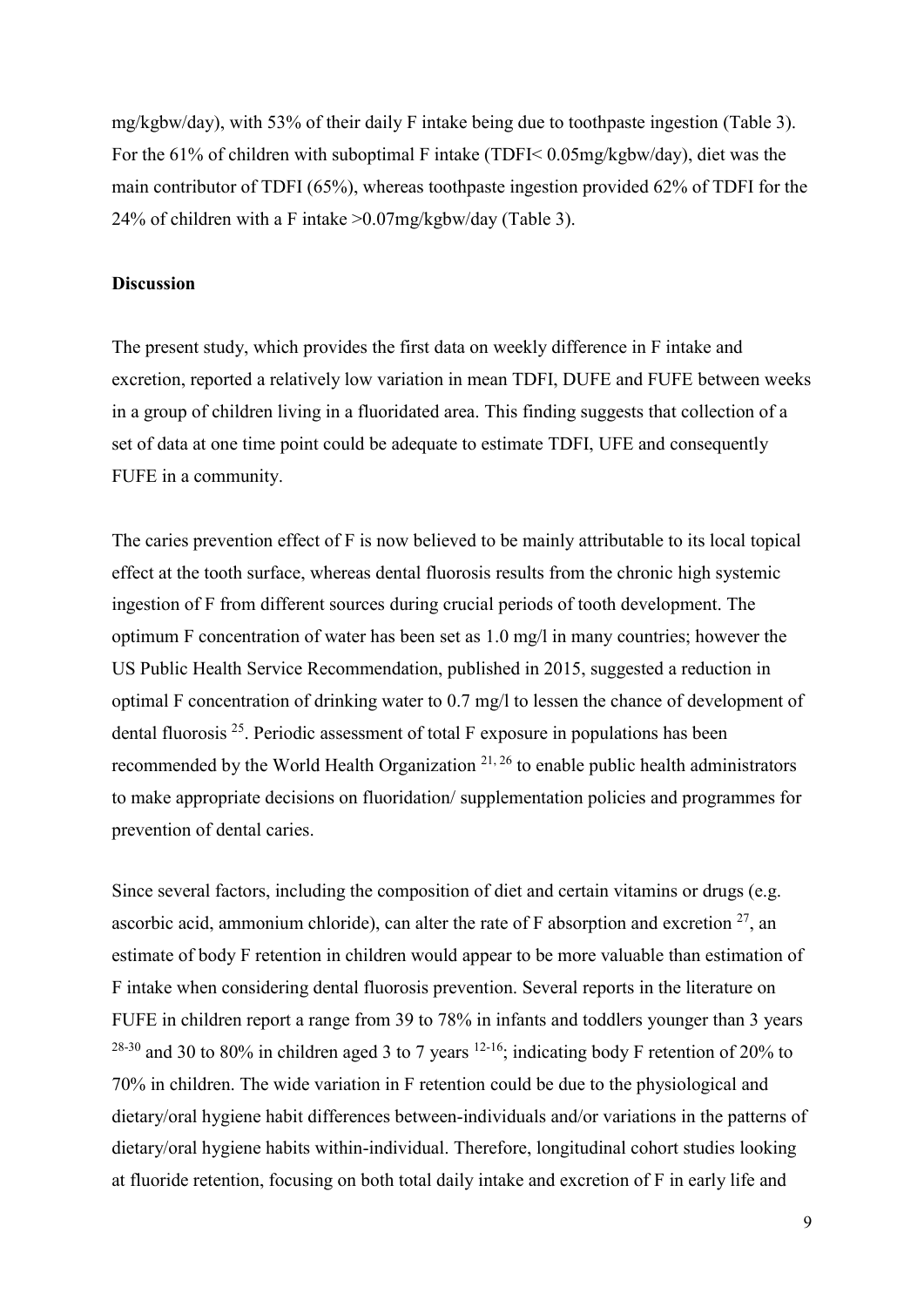development of dental fluorosis, are needed to establish clear predictors of dental fluorosis development.

The present study is the first to report on weekly variation in intake and excretion of F as well as FUFE in children. The present study showed no statistically significant weekly variations in mean daily F intake from diet or toothpaste ingestion nor in mean daily F excretion. The main weakness of the study was that only two sets of sample/data, with a one-week gap, were collected from the study participants. This was mainly to minimise the burden to the families as the study required parental cooperation for close supervision of their child's diet in order to complete food diaries and the collection of food samples and 24h urine samples on two occasions. Due to the challenges of multiple data collection, particularly 24h urine samples from children, there is no report in the literature on variation in urinary F excretion. However, a few studies have investigated seasonal variations in dietary F intake in children. A higher dietary F intake in summer compared with winter was reported for 4 year old Iranian children <sup>31</sup>, with the higher F intake due to higher water consumption as a result of the higher temperature (29 $\degree$ C in summer vs 5 $\degree$ C in winter). Additionally, the Iowa Fluoride Study  $32$  reported a small seasonal variation in F intake from beverages with increasing monthly temperature, ranging from 0.025 mgF/kgbw/day at  $\leq$ -5°C to 0.030 mgF/kgbw/day at 25°C, in 1-6 year olds. No significant seasonal difference in dietary F intake was also reported for Brazilian children aged 20-30 months living in subtropical regions where the temperature range was smaller - from  $25^{\circ}$ C in autumn to  $31^{\circ}$ C in summer <sup>33</sup>. In the present study undertaken in the north-east of England, sample collection took 9 months from April to December 2009 and seasonal and diurnal variations in temperature are relatively low. The mean annual temperature that year was  $9^{\circ}$ C, ranging from  $2^{\circ}$ C in December to 16 $^{\circ}$ C in August with average seasonal temperatures of 9, 15, 10 and  $3^{\circ}$ C in the spring, summer, autumn and winter, respectively <sup>34</sup>.

In the present study, the proportion of children with a TDFI of more than the UL (0.10 mgF/kgbw/day) was  $8\%$ . Interestingly, a recent study  $35$  also conducted in Newcastle, UK reported a dental fluorosis (of aesthetic concern) prevalence of 7.1% in 11-13 year olds. Despite living in an optimally water fluoridated area, only 15% of children (based on average data) in the present study received an optimum F intake, with similar mean proportions of F being consumed from diet (47%) and toothpaste (53%) ingestion in this group (Table 3).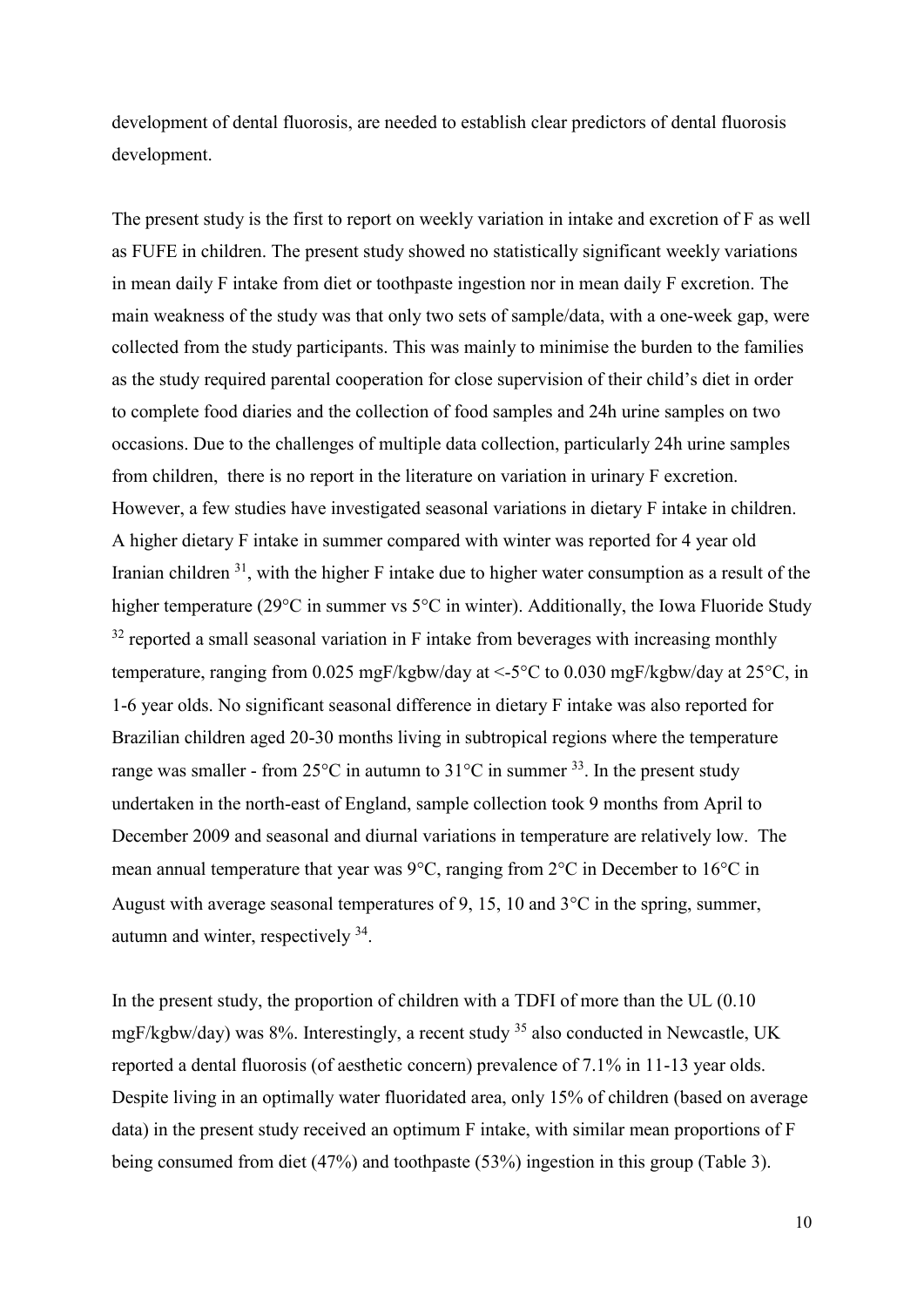Conversely, 61% of children received a sub-optimal F intake with diet (65%) as the main source of F intake, whereas F intake from toothpaste ingestion was the main source of F (62%) for those 24% of children who had supra-optimal F intake. The highest total daily F intake (4.439 mg/day = 0.22 mg/kgbw/day) was estimated for a 5-year-old child (Figure 1) of which  $72\%$  (3.217 mg/day = 0.16 mg/kgbw/day) was from toothpaste ingestion. Our previous paper on toothbrushing practices by the children in the present study <sup>18</sup> indicated that F intake from toothpaste ingestion was significantly  $(p<0.001)$  influenced by the weight of toothpaste used, the F concertation of the toothpaste and age. These findings confirm that living in an optimally fluoridated area *per se* is unlikely to be a risk factor in young children for development of dental fluorosis but the additional ingestion of a fluoridated toothpaste may put a child at increased risk of dental fluorosis. Moreover, according to a recently conducted consumer survey in England and Wales  $36$ , only  $2\%$  of children up to 5 years old consumed about one litre of tap water per day, equivalent to a F intake of 0.05mgF/kgbw/day for a 20kg child residing in a water fluoridated area (1ppmF). That survey also reported that 4% of the children consumed more than one litre water per day while most (39%) consumed 201-500ml tap water per day (~0.010-0.025mgF/kgbw/day for a 20kg child, if water was fluoridated at 1ppm). Additionally, a study in England <sup>37</sup> reported the small contribution that water as a drink itself made to TDFI for 6-7 year old children; 4% in non-fluoridated areas (0.08ppmF) and 11% in fluoridated areas (0.82ppmF).

A small decrease in FUFE with increasing age was observed in the present study. The wide variations in FUFE reported in the literature make it difficult to explore between-age variation in FUFE. The negative trend, although very small, between FUFE and age found in the present study could be due to a lower growth rate at 4 years of age and therefore less F retention in calcified tissues, similar to the pattern seen with calcium retention. Daily skeletal gains of calcium with age seen from birth to puberty follow a 'V' shape with the peak gains being during the first months of life and then again during the adolescent growth spurt, whilst the lowest gain is at about 4 years of age  $38$ .

To conclude, the magnitude of the weekly variation in TDFI, DUFE and FUFE was very low for 4-6 year old British children, suggesting that estimation of FUFE (and therefore F body burden by direct extrapolation) at group levels could be achieved fairly accurately by collecting only one set of F intake and urinary excretion data.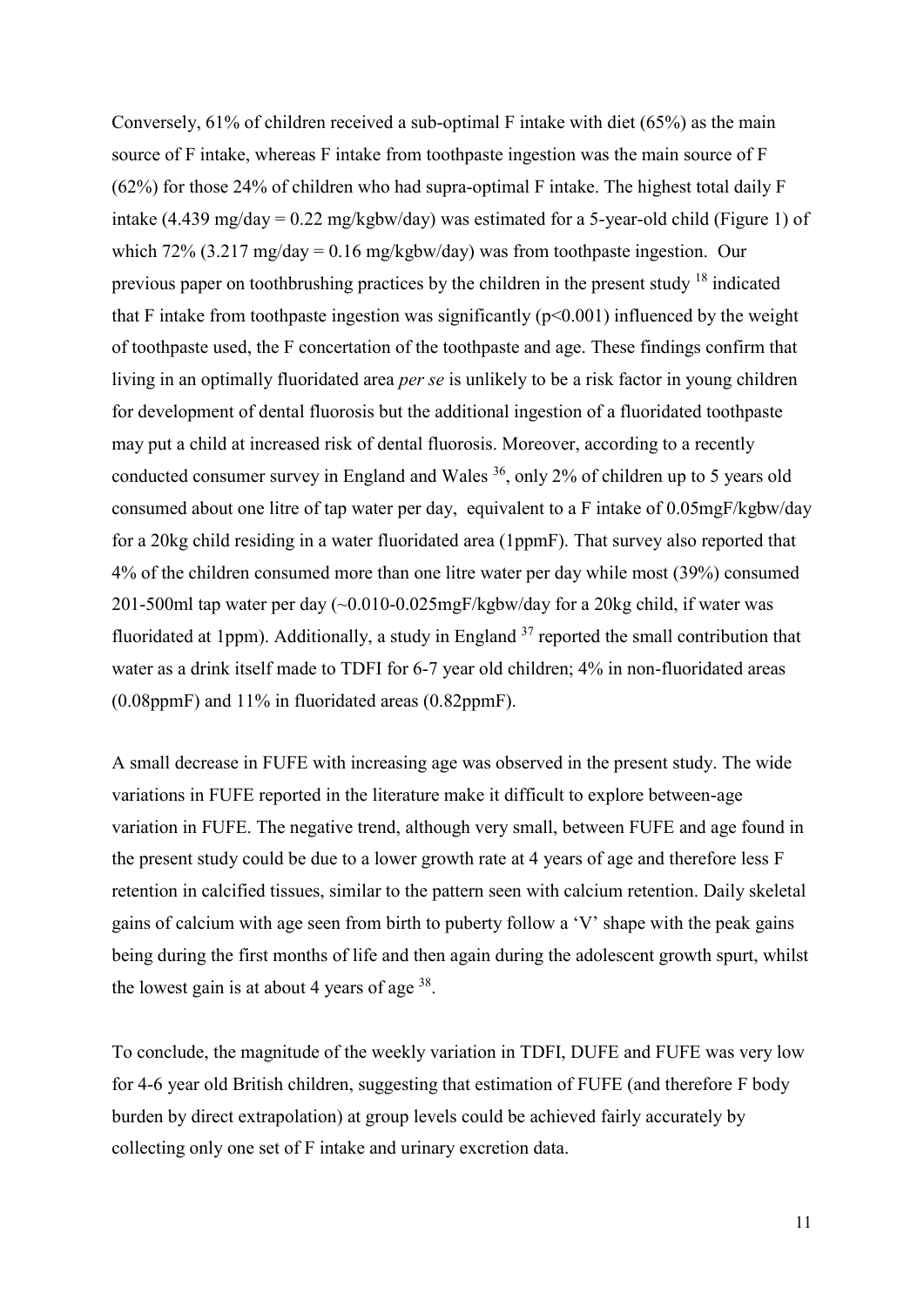# **Acknowledgements**

This study was kindly supported by grants from Teesside University Research Doctoral Scholarships and The Borrow Foundation. We also thank the families who participated in the study for their invaluable assistance during data/sample collection.

The authors report no conflicts of interest. The funders had no role in study design, data collection and analysis, decision to publish, or preparation of the manuscript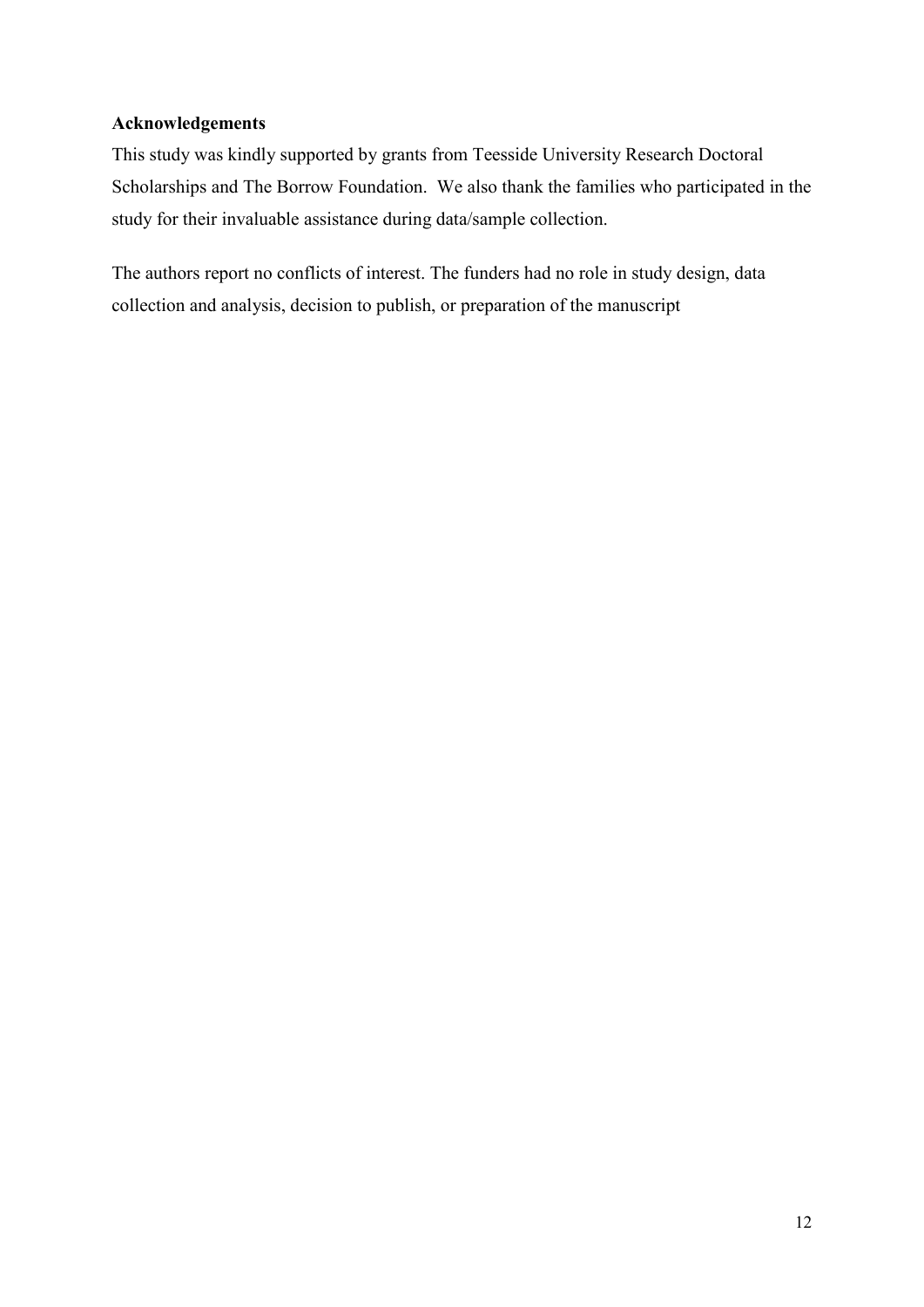#### **References:**

- 1 Whelton HP, Ketley CE, McSweeney F, O'Mullane DM. A review of fluorosis in the European Union: prevalence, risk factors and aesthetic issues. Community Dent Oral Epidemiol 2004;32: Suppl 1:9-18.
- 2 Pendrys DG. Risk of enamel fluorosis in nonfluoridated and optimally fluoridated populations: considerations for the dental professional. J Am Dent Assoc 2000;131:746-55.
- 3 Bårdsen A, Klock KS, Bjorvatn K. Dental fluorosis among persons exposed to high- and lowfluoride drinking water in western Norway. Community Dent Oral Epidemiol 1999;27:259- 67.
- 4 Levy SM. An update on fluorides and fluorosis. J Can Dent Assoc 2003;286-91.
- 5 DenBesten P, Thariani H. Biological mechanisms of fluorosis and level and timing of systemic exposure to fluoride with respect to fluorosis. J Dent Res 1992;71:1238-43.
- 6 Ellwood RP, Cury JA. How much toothpaste should a child under the age of 6 years use? Eur Arch Paediatr Dent: Official Journal of the European Academy of Paediatric Dentistry 2009;10:168-74.
- 7 Levy SM, Warren JJ, Broffitt B. Patterns of fluoride intake from 36 to 72 months of age. J Public Health Dent 2003;63:211-20.
- 8 Burt BA. The changing patterns of systemic fluoride intake. J Dent Res 1992;71:1228-37.
- 9 Institute of Medicine. Dietary Reference Intakes for Calcium, Magnesium, Vitamin D, and Fluoride. Washington DC: National Academy Press, 1997.
- 10 European Food Safety Authority (EFSA). Opinion of the Scientific Panel on Dietetic Products, Nutrition and Allergies on a request from the Commission related to the Tolerable Upper Intake Level of Fluoride. The EFSA Journal 2005;192:1-65.
- 11 Levy SM, Broffitt B, Marshall TA, Eichenberger-Gilmore JM, Warren JJ. Associations between fluorosis of permanent incisors and fluoride intake from infant formula, other dietary sources and dentifrice during early childhood. J Am Dent Assoc 2010;141:1190-201.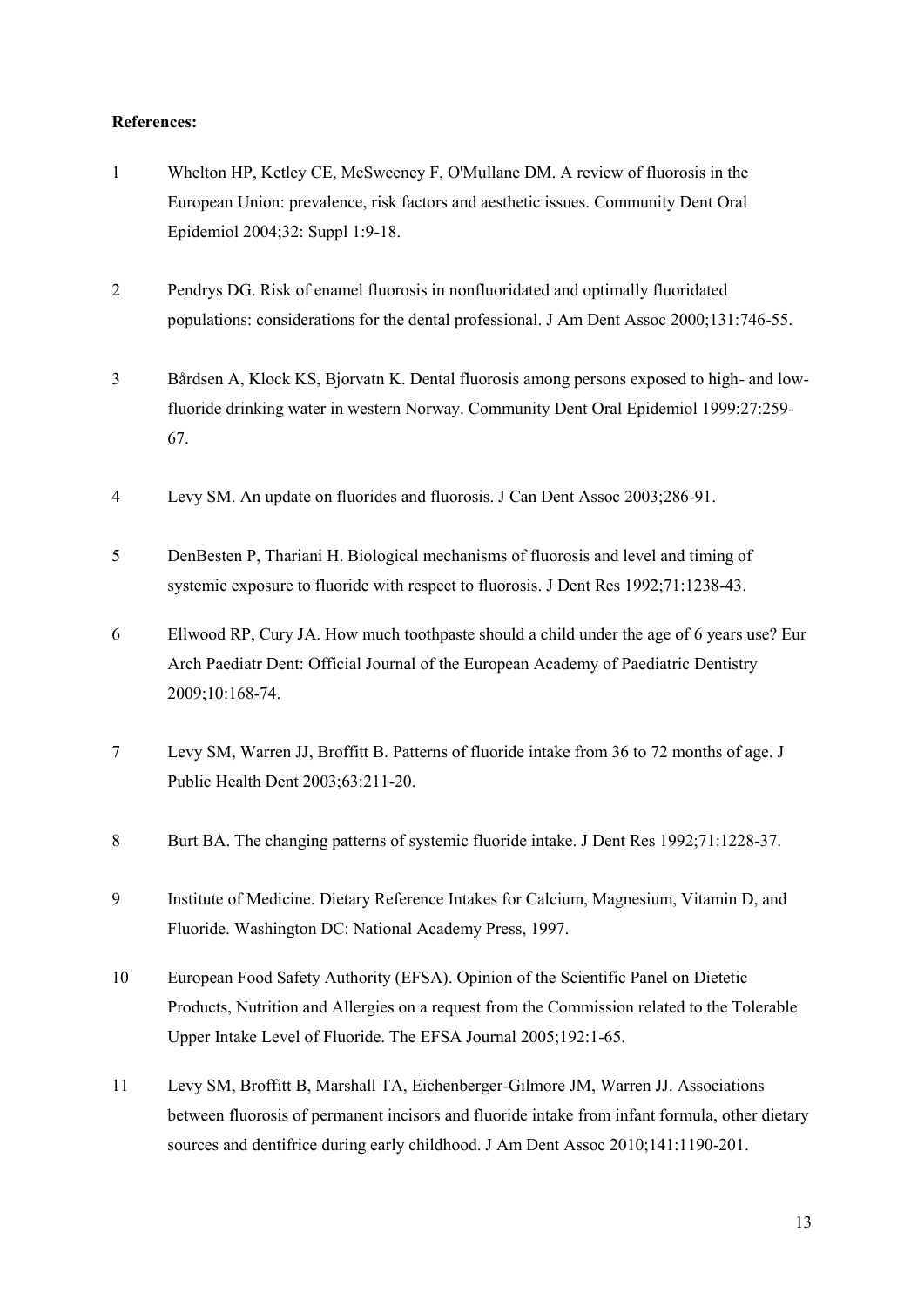- 12 Zohoori FV, Walls R, Teasdale L, Landes D, Steen IN, Moynihan P, et al. Fractional urinary fluoride excretion of 6-7-year-old children attending schools in low-fluoride and naturally fluoridated areas in the UK. Br J Nutr 2013;109:1903-9.
- 13 Villa A, Anabalon M, Cabezas L. The fractional urinary fluoride excretion in young children under stable fluoride intake conditions. Community Dent Oral Epidemiol 2000;28:344-55.
- 14 Haftenberger M, Viergutz G, Neumeister V, Hetzer G. Total fluoride intake and urinary excretion in German children aged 3-6 years. Caries Res 2001;35:451-7.
- 15 Franco AM, Saldarriaga A, Martignon S, Gonzalez MC, Villa AE. Fluoride intake and fractional urinary fluoride excretion of Colombian preschool children. Community Dent Health 2005;22:272-8.
- 16 Maguire A, Zohouri FV, Hindmarch PN, Hatts J, Moynihan PJ. Fluoride intake and urinary excretion in 6- to 7-year-old children living in optimally, sub-optimally and non-fluoridated areas. Community Dent Oral Epidemiol 2007;35:479-88.
- 17 Hackett AF, Rugg-Gunn AJ, Appleton DR. Use of a dietary diary and interview to estimate the food intake of children. Human Nutrition Applied Nutrition. 1983;37(4):293-300.
- 18. Zohoori FV, Duckworth RM, Omid N, O'Hare WT, Maguire A. Fluoridated toothpaste: usage and ingestion of fluoride by 4- to 6-yr-old children in England. Eur J Oral Sci 2012;120:415- 21.
- 19 Omid N, Maguire A, O'Hare WT, Zohoori FV. Estimation of daily dietary fluoride intake: 3-d food diary v. 2-d duplicate plate. Br J Nutr 2015;114:2103-9.
- 20 Duckworth RM, Maguire A, Omid N, Steen IN, McCracken GI, Zohoori FV. Effect of rinsing with mouthwashes after brushing with a fluoridated toothpaste on salivary fluoride concentration. Caries Res 2009;43:391-6.
- 21 Marthaler TM. Monitoring of renal fluoride excretion in community preventive programmes on oral health. Geneva: World health Organisation;1999.
- 22 Weighed Intake Software Package (WISP), Version 3. Intakes, Recipes, and Menu Analysis. UK: Tinuviel Software; 2006.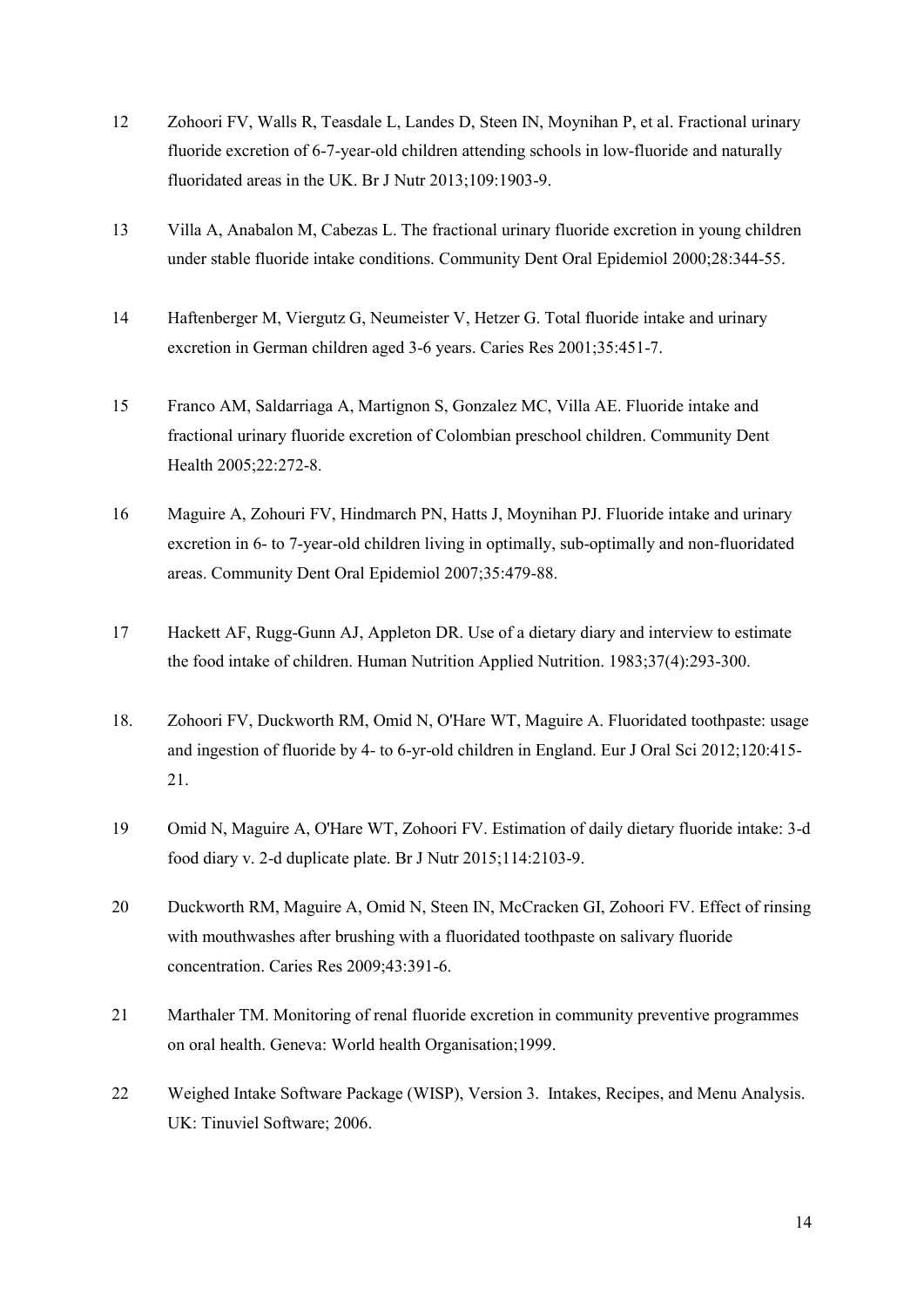- 23 Zohoori FV, Maguire A. Database of the Fluoride (F) content of Selected Drinks and Foods in the UK. UK: Newcastle University & Teesside University; 2015.
- 24 Martinez-Mier EA, Kelly SA, Eckert GJ, Jackson RD. Comparison of a dietary survey and the duplicate plate method for determining dietary fluoride ingested by young children: a pilot study. Int J Paediatr Dent 2009;19:99-107.
- 25. Public Health Service. U.S. Public Health Service Recommendation for Fluoride Concentration in Drinking Water for the Prevention of Dental Caries, USA: Department.of Health and Human Services Federal Panel on Community Water Fluoridation; 2015.
- 26 World Health Organization. Fluorides and oral health. Report of a WHO Expert Committee on Oral Health Status and Fluoride Use. Tech Rep Ser 1994;846:1-37.
- 27 Whitford GM. Metabolism and Toxicity of Fluoride. Basel:Karger,1996.
- 28 Ekstrand J, Hardell LI, Spak CJ. Fluoride balance studies on infants in a 1-ppm-waterfluoride area. Caries Res 1984;18:87-92.
- 29 Ekstrand J, Ziegler EE, Nelson SE, Fomon SJ. Absorption and Retention of Dietary and Supplemental Fluoride by Infants. Adv Dent Res 1994;8:175-80.
- 30 Zohouri FV, Swinbank CM, Maguire A, Moynihan PJ. Is the fluoride/creatinine ratio of a spot urine sample indicative of 24-h urinary fluoride? Community Dent Oral Epidemiol 2006;34:130-8.
- 31 Zohouri FV, Rugg-Gunn AJ. Total fluoride intake and urinary excretion in 4-year-old Iranian children residing in low-fluoride areas. Br J Nutr 2000;83:15-25.
- 32 Broffitt B, Levy SM, Warren JJ, Heller KE. Seasonal variation in fluoride intake: the Iowa fluoride study. J Public Health Dent 2004;64:198-204.
- 33 Lima YBO, Cury JA. Seasonal variation of fluoride intake by children in a subtropical region. Caries Res 2003;37:335-8.
- 34 Met Office UK. . Met Office UK. England,<http://www.metoffice.gov.uk/climate/uk/2009/>
- 35 McGrady MG, Ellwood RP, Maguire A, Goodwin M, Boothman N, Pretty IA. The association between social deprivation and the prevalence and severity of dental caries and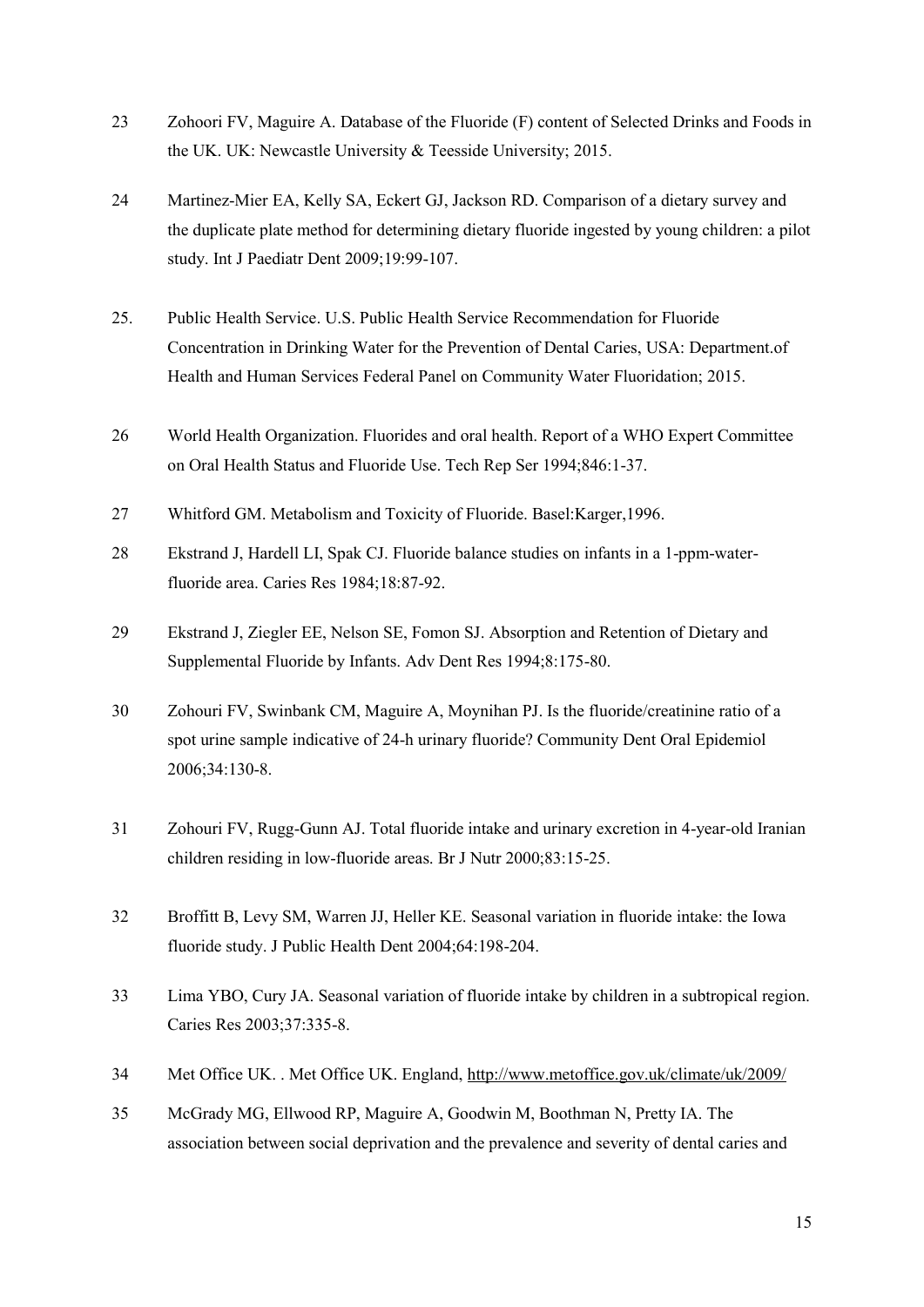fluorosis in populations with and without water fluoridation. BMC Public Health 2012;12:1122.

- 36 Ipsos MORI. Tap water drinking behaviour: a study of children aged 0-15. Report for Defra's Drinking Water Inspectorate (DWI). England: Social Research Institute; 2012.
- 37 Zohoori FV, Maguire A, Moynihan PJ. Sources of Dietary Fluoride Intake in 6-7 Year Old English Children Receiving Optimally, Sub-optimally, and Non-fluoridated water. J Public Health Dent 2006;66:227-34.
- 38 Kanis JA, Passmore R. Calcium Supplementation of the Diet 1. Br Med J 1989;298:137-40.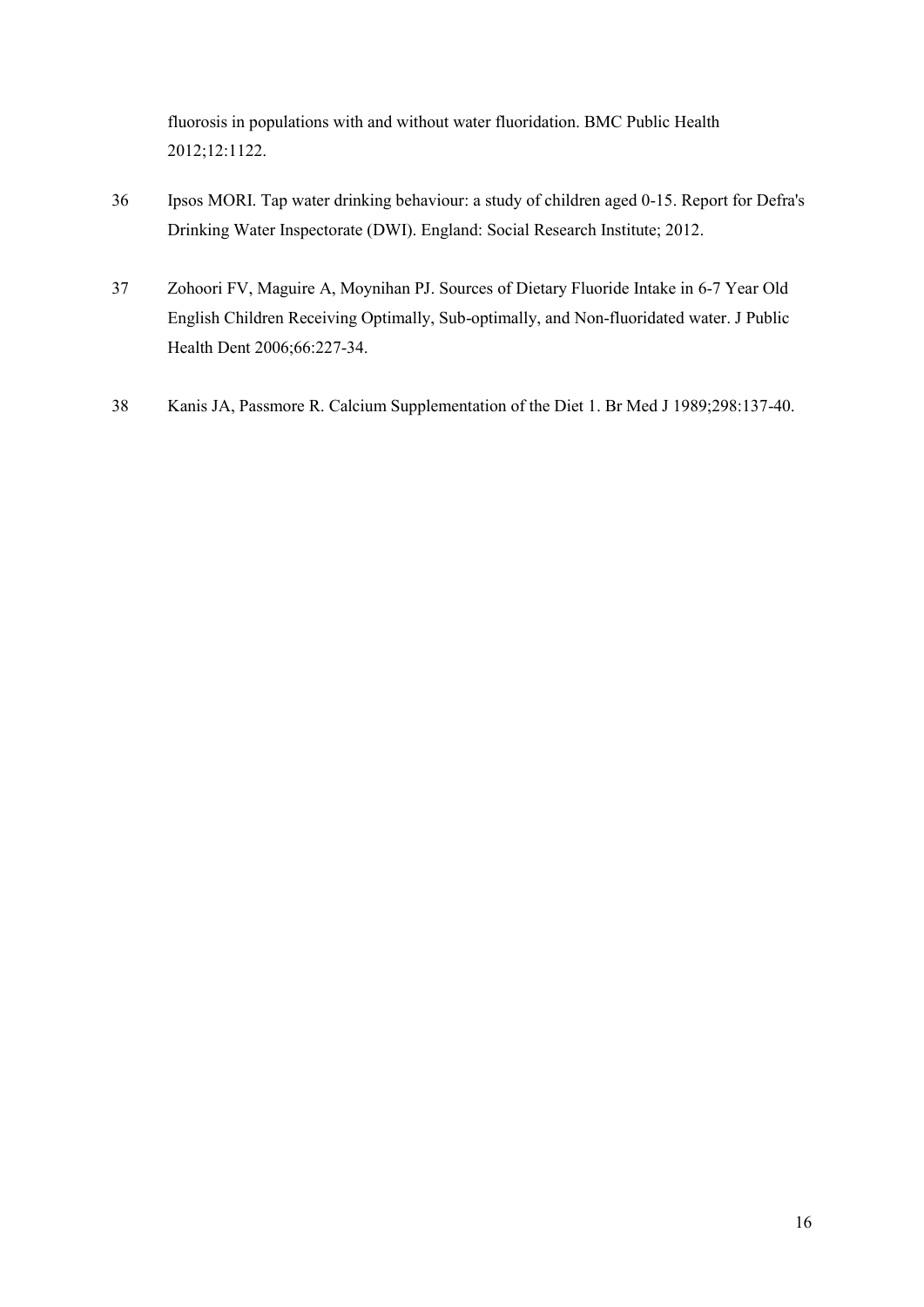# **Legends**

Table 1. Weekly variation in mean (SD) daily F intake (mg/day) from diet and toothpaste ingestion, total daily F intake (TDFI) (mg/day, mg/kgbw/day), daily urinary F excretion (DUFE) (mg/day, mg/kgbw/day) and fractional urinary F excretion (FUFE) (%) in 61 children aged 4 to 6 years living in a fluoridated area.

Table 2. Weekly variation in mean (SD) total daily F intake (TDFI), daily urinary F excretion (DUFE) and fractional urinary F excretion (FUFE) by age group.

Table 3. Number (%) of children with suggested sub-optimal  $\left($  < 0.05 mgF/kg bw/day), optimal (0.05-0.07 mgF/kg bw/day) and supra-optimal (>0.07 mgF/kg bw/day) F intake by data collection week, and overall mean (SD) contribution of toothpaste ingestion to total daily F intake (TDFI) by F intake group.

Figure 1. Relationship between average total daily fluoride intake (mg/day) and body weight in 61 children aged 4 to 6 years living in a fluoridated area. The dotted line shows the best fit straight line for that relationship. Total daily F intake (mg/day)=  $[0.02 \times$  Weight (kg) $]+ 0.65$ ,  $R^2=0.02$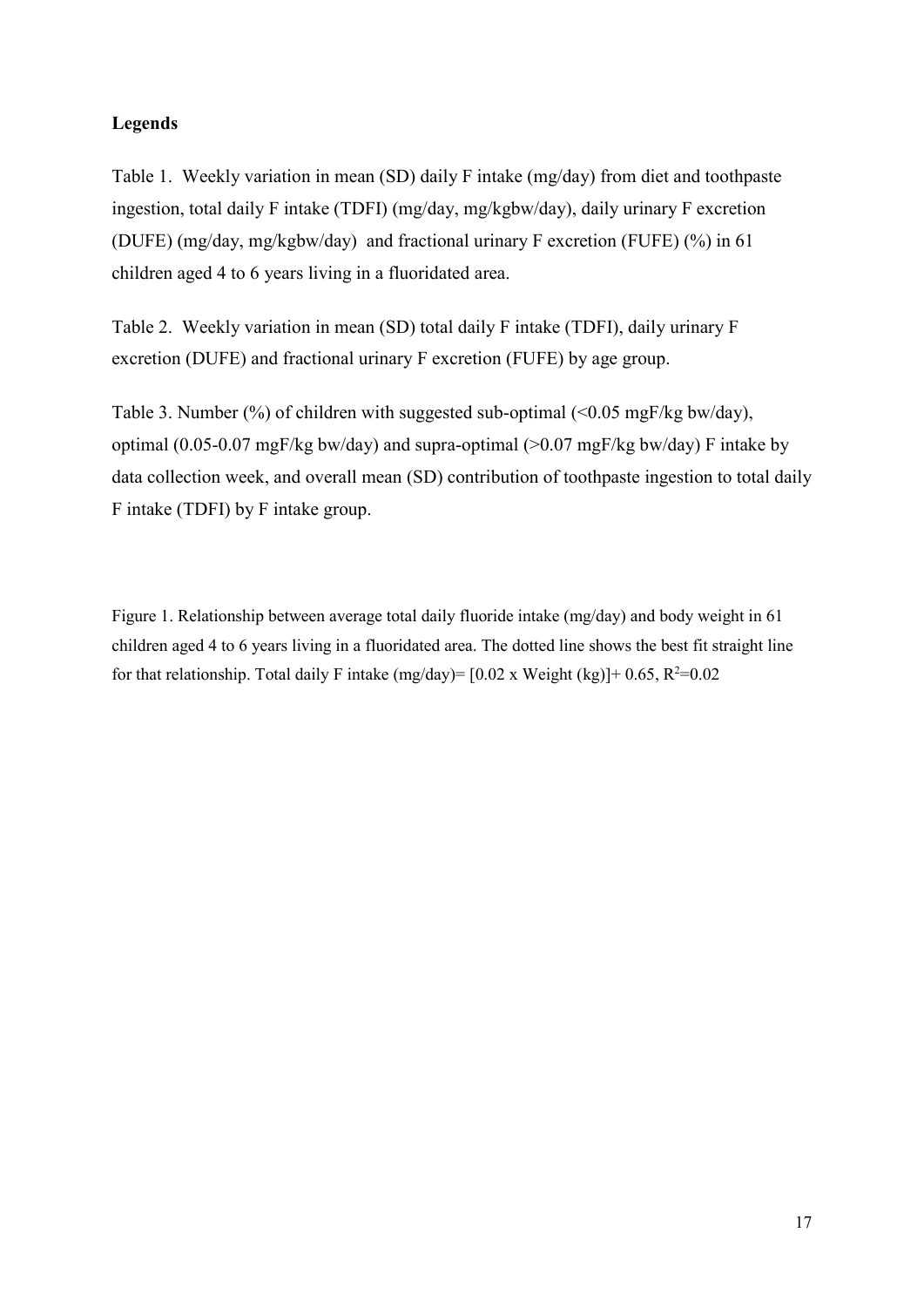**Table 1.** Weekly variation in mean (SD) daily F intake (mg/day) from diet and toothpaste ingestion, total daily F intake (TDFI) (mg/day, mg/kg bw/day), daily urinary F excretion (DUFE) (mg/day, mg/kg bw/day) and fractional urinary F excretion (FUFE) (%) in 61 children aged 4 to 6 years living in a fluoridated area.

|                     | Week of Collection |                |           | Difference between the |       |
|---------------------|--------------------|----------------|-----------|------------------------|-------|
|                     |                    |                | two weeks |                        |       |
|                     | 1                  | $\overline{2}$ | Mean      | 95% CI                 |       |
| Daily F intake from |                    |                |           |                        |       |
| Diet $(mg/day)$     | 0.568(0.291)       | 0.548(0.296)   | 0.021     | $-0.039, +0.081$       | 0.491 |
| Toothpaste          | 0.636(0.748)       | 0.580(0.531)   | 0.057     | $-0.102, +0.216$       | 0.475 |
| ingestion (mg/day)  |                    |                |           |                        |       |
| <b>TDFI</b>         |                    |                |           |                        |       |
| mg/day              | 1.205(0.842)       | 1.127(0.663)   | 0.078     | $-0.072, +0.227$       | 0.302 |
| mg/kg bw/day        | 0.058(0.042)       | 0.054(0.034)   | 0.004     | $-0.004, +0.011$       | 0.337 |
| <b>DUFE</b>         |                    |                |           |                        |       |
| mg/day              | 0.387(0.186)       | 0.354(0.189)   | 0.033     | $-0.019, +0.086$       | 0.206 |
| $mg/kg$ bw/day      | 0.018(0.009)       | 0.017(0.009)   | 0.002     | $-0.001, +0.004$       | 0.179 |
| FUFE $(\% )$        | 40(20)             | 39(27)         | 1         | $-6, +8$               | 0.776 |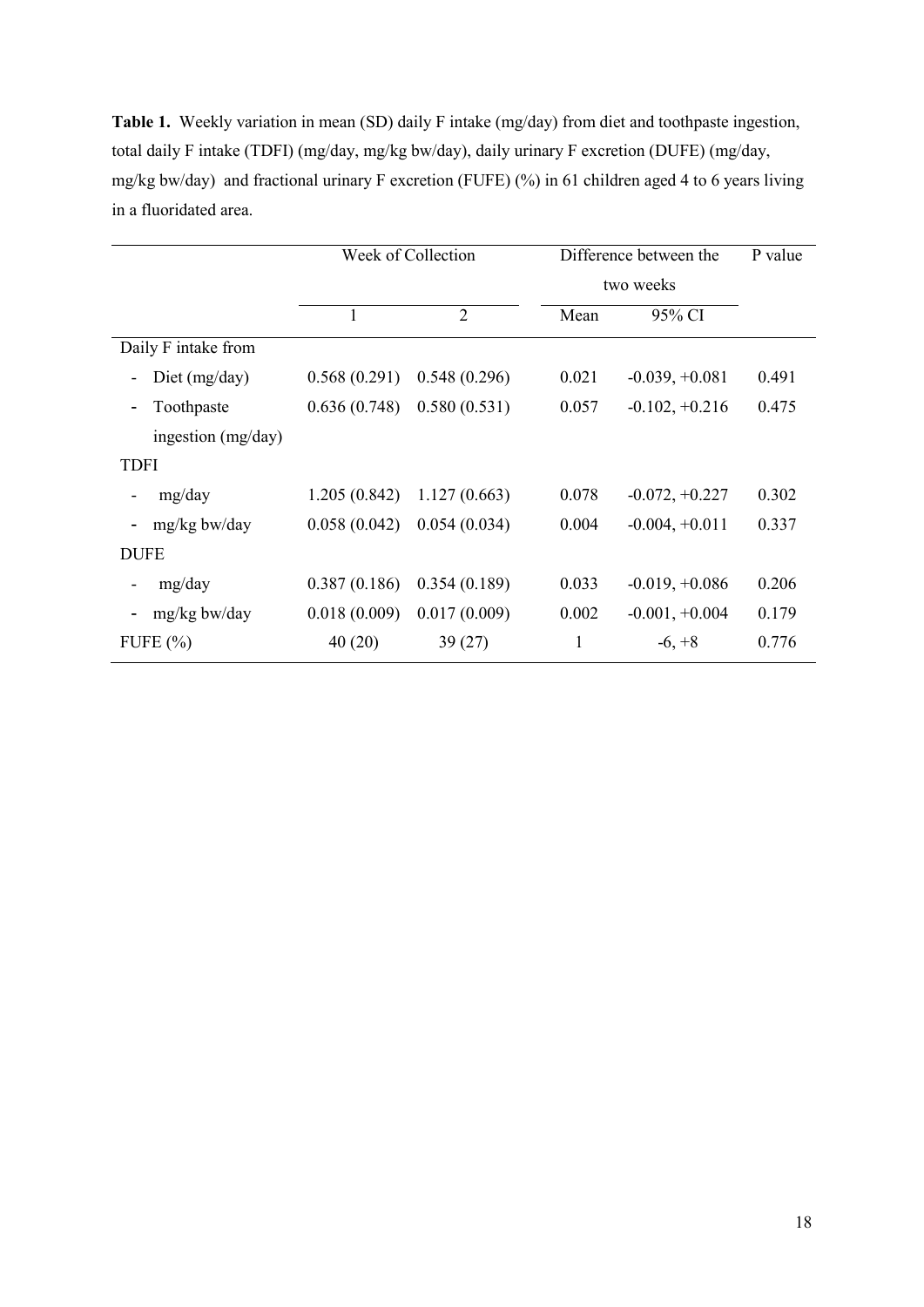|                        | <b>TDFI</b>  |              | <b>DUFE</b>  |              | <b>FUFE</b>   |  |  |
|------------------------|--------------|--------------|--------------|--------------|---------------|--|--|
|                        | mg/day       | mg/kg bw/day | mg/day       | mg/kg bw/day | $\frac{0}{0}$ |  |  |
| 4 year olds $(n=20)$   |              |              |              |              |               |  |  |
| Week 1                 | 1.061(0.719) | 0.058(0.043) | 0.355(0.171) | 0.019(0.010) | 43 (24)       |  |  |
| Week 2                 | 1.063(0.803) | 0.057(0.046) | 0.312(0.173) | 0.017(0.010) | 41 (39)       |  |  |
| Average                | 1.062(0.699) | 0.057(0.040) | 0.334(0.160) | 0.018(0.009) | 42 (29)       |  |  |
| 5 year olds $(n=22)$   |              |              |              |              |               |  |  |
| Week 1                 | 1.282(1.078) | 0.062(0.054) | 0.389(0.166) | 0.019(0.008) | 39(17)        |  |  |
| Week 2                 | 1.178(0.646) | 0.057(0.032) | 0.373(0.167) | 0.018(0.008) | 39(23)        |  |  |
| Average                | 1.223(0.827) | 0.060(0.041) | 0.381(0.124) | 0.018(0.006) | 39(15)        |  |  |
| $6$ year olds $(n=19)$ |              |              |              |              |               |  |  |
| Week 1                 | 1.267(0.655) | 0.053(0.024) | 0.420(0.222) | 0.018(0.009) | 37(19)        |  |  |
| Week 2                 | 1.136(0.541) | 0.048(0.023) | 0.375(0.229) | 0.015(0.008) | 35(17)        |  |  |
| Average                | 1.202(0.549) | 0.050(0.022) | 0.398(0.187) | 0.017(0.007) | 36(13)        |  |  |
| All Children (n=61)    |              |              |              |              |               |  |  |
| Average                | 1.166(0.700) | 0.056(0.036) | 0.371(0.157) | 0.018(0.007) | 39(20)        |  |  |

**Table 2.** Weekly variation in mean (SD) total daily F intake (TDFI), daily urinary F excretion (DUFE) and fractional urinary F excretion (FUFE) by age group.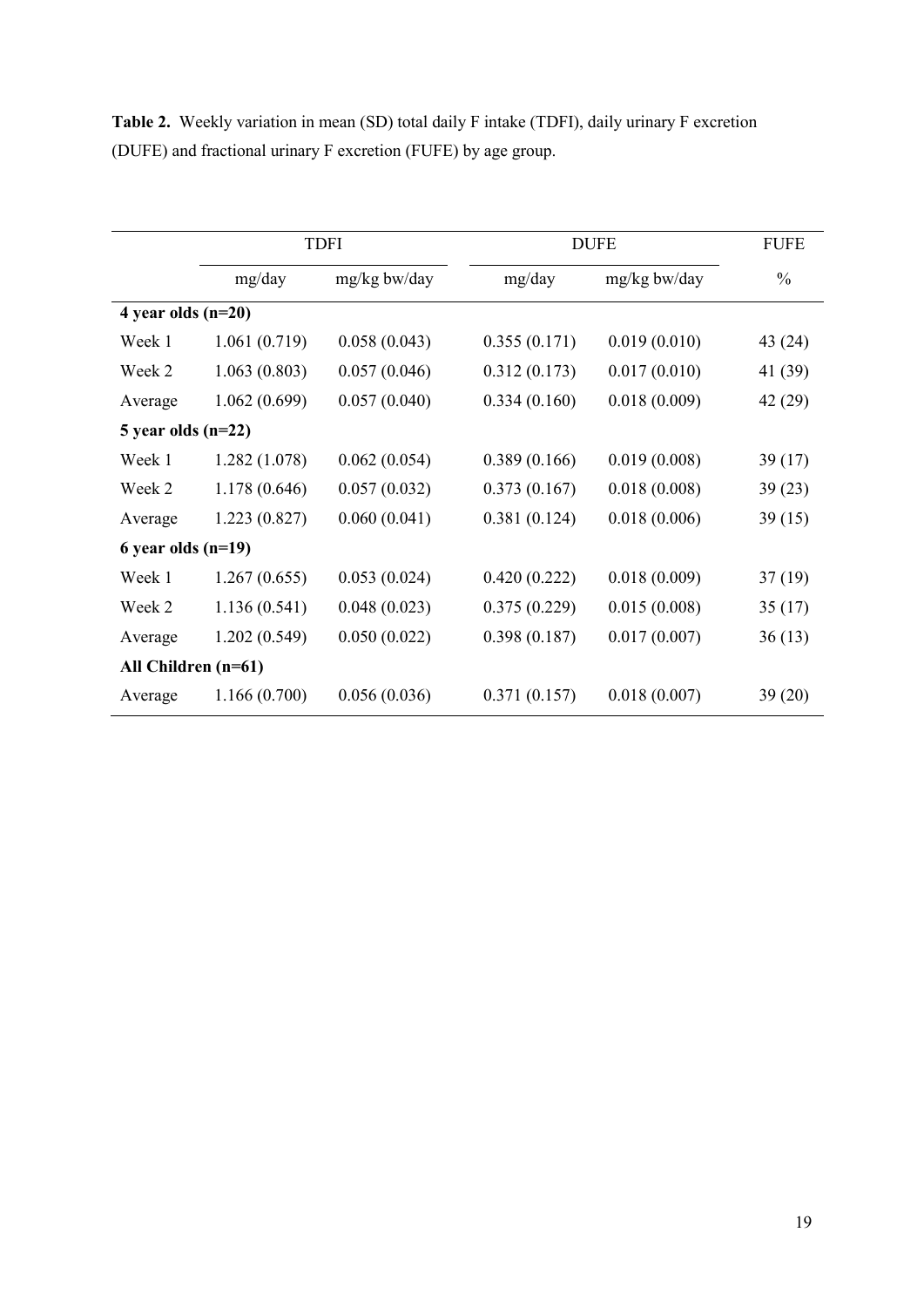Table 3. Number (%) of children with suggested sub-optimal (<0.05 mgF/kg bw/day), optimal (0.05-0.07 mgF/kg bw/day) and supra-optimal (>0.07 mgF/kg bw/day) F intake by data collection week, and overall mean (SD) contribution of toothpaste ingestion to total daily F intake (TDFI) by F intake group.

| F intake group            | Number $(\% )$ of |        |               | Based on overall average of the two data |  |  |
|---------------------------|-------------------|--------|---------------|------------------------------------------|--|--|
|                           | children by week  |        |               | collection weeks                         |  |  |
|                           |                   |        | Number $(\%)$ | Mean (SD) percentage                     |  |  |
| $(mgF/kg$ bw/day)         | Week 1            | Week 2 | of children   | contribution of toothpaste               |  |  |
|                           |                   |        |               | ingestion to TDFI                        |  |  |
| Sub-optimal $(\leq 0.05)$ | 34(56)            | 35(57) | 37(61)        | 35(14)                                   |  |  |
| Optimal (0.05-0.07)       | 10(16)            | 14(23) | 9(15)         | 53 (20)                                  |  |  |
| Supra-optimal $(>0.07)$   | 17(28)            | 12(20) | 15(24)        | 62(17)                                   |  |  |
| $0.071 - 0.10$            | 8(13)             | 7(12)  | 10(16)        | 62(17)                                   |  |  |
| $\geq 0.10*$              | 9(15)             | 5(8)   | 5(8)          | 62(16)                                   |  |  |
| All                       |                   |        | 61 (100)      | 45(19)                                   |  |  |

\* Tolerable Upper Intake Level (UL)